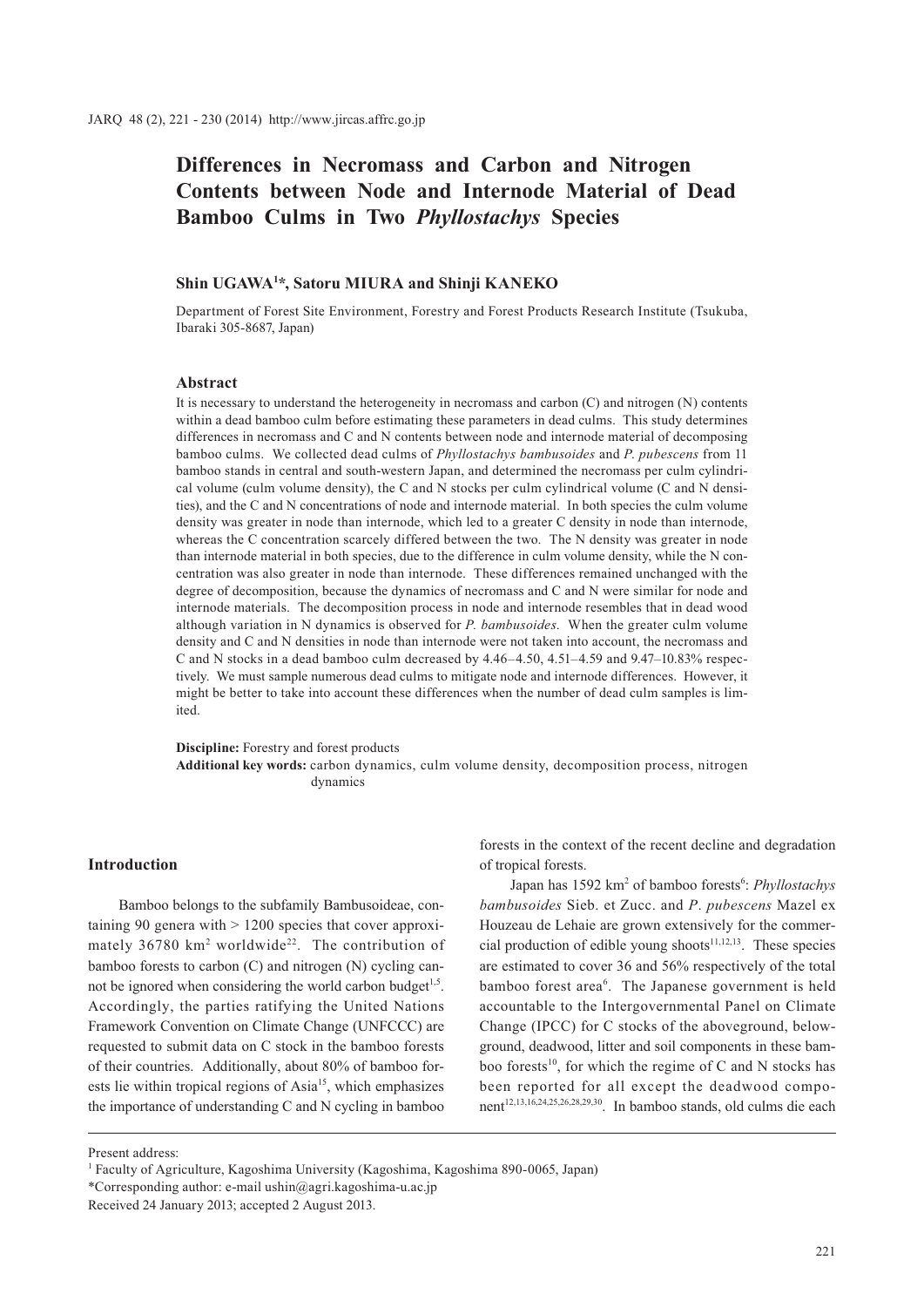year and new bamboo culms sprout<sup>11,31</sup>. The dead culms remain standing for years, eventually falling and decomposing on the ground and contributing to C and N cycling as the deadwood component. However, the structure of bamboo culm tissue differs from that of woody species, featuring a large cavity surrounded by a silica-rich cortex<sup>9,21</sup> (Fig. 1), which indicates the potential for the decomposition process of dead culm to differ from that of dead wood. The decomposition process is unknown for dead bamboo culms. Accordingly, there is a need to understand the decomposition process of dead culm before estimating the quantity of dead bamboo culms (hereinafter referred to as necromass) and their C and N stocks.

To estimate the necromass of dead wood in a forest ecosystem, the wood volume is multiplied by the wood density<sup>3,8,18,19,20,23,33</sup>, while the C and N stocks are calculated by multiplying the necromass by the C and N concentrations in dead wood. This method is applicable to dead bamboo culms if the decomposition process, *i.e.* C and N dynamics, resemble those in dead wood. Ugawa et al.<sup>32</sup> reported the necromass per culm cylindrical volume (hereinafter referred to as culm volume density), C and N stocks per culm cylindrical volume (hereinafter referred to as C and N densities), and the C and N concentrations for decomposing culm internodes: the changes in these parameters during decomposition resembled those of dead wood. However, the nodes were not accounted for.

Nodes and internodes are found in sequence in a bamboo culm (Fig. 1). The node contains a diaphragm that divides the cavity in the bamboo culm; node tissue has more intensive vascular bundle branching, shorter metaxylem vessels and fiber, and higher ash concentrations than internode material $4, 21$ , which suggests that the culm volume density and C and N contents in nodes differ from those in the internode. Moreover, we should consider the possibility that the differences between node and internode change during decomposition. The morphology of the fibers in a bamboo culm differs between node and internode<sup>21</sup>, and culm fibers with broader layers of polylaminate walls degrade more easily<sup>2</sup>. Accordingly, the decomposition process may differ between node and internode.

In this study we examine differences in culm volume density and C and N contents between node and internode. If differences between node and internode are observed, these may be related to the methodology of estimating the necromass and C and N stocks in dead culms. The impact of any differences between node and internode on estimates of necromass and C and N stocks in the entire bamboo culm were evaluated.

In this study, we aim to: (i) clarify the differences in culm volume density, C and N densities, and C and N concentrations, between node and internode; (ii) confirm the changes in the differences between node and internode dur-





The internode is formed by the culm wall surrounding a large cavity. The node contains a diaphragm, which is the plate that divides the cavity in the culm. For the analysis, we used the culm disks indicated by the dotted lines. Bar = 10 cm.

ing decomposition; and (iii) determine the effect of differences between node and internode on the necromass and C and N stock estimates for *P. bambusoides* and *P. pubescens*. Accordingly, we measured the culm volume density, C and N densities, and C and N concentrations of node and internode of dead bamboo culms collected from the bamboo stands of *P. bambusoides* and *P*. *pubescens* in central and south-western Japan.

## **Materials and Methods**

# **1. Sampling**

We randomly selected three *P*. *bambusoides* and eight *P*. *pubescens* stands in warm-temperate zones with high humidity and hot summers, as indicated by Kottek et al.<sup>17</sup>, located in central and south-western Japan where the two species are distributed (Fig. 2 and Table 1). From these stands, we randomly selected standing and fallen dead culms with two neighboring nodes (Fig. 1), and collected 18 dead *P*. *bambusoides* culms and 50 dead *P*. *pubescens* culms (Table 2), which were cut and transported to the laboratory.

#### **2. Measurement and calculation of parameters**

A dead bamboo culm might undergo trends involving consistent increases in culm volume density and N content from the bottom to the top of the culm<sup>7,27</sup>. There is therefore a need to compare the parameters of two adjacent nodes with the internode material between them. The distance between two neighboring nodes, i.e. internode length, was measured and the culms were cut transversely into 3-cmlength disks in three positions (Fig. 1: lower node, middle-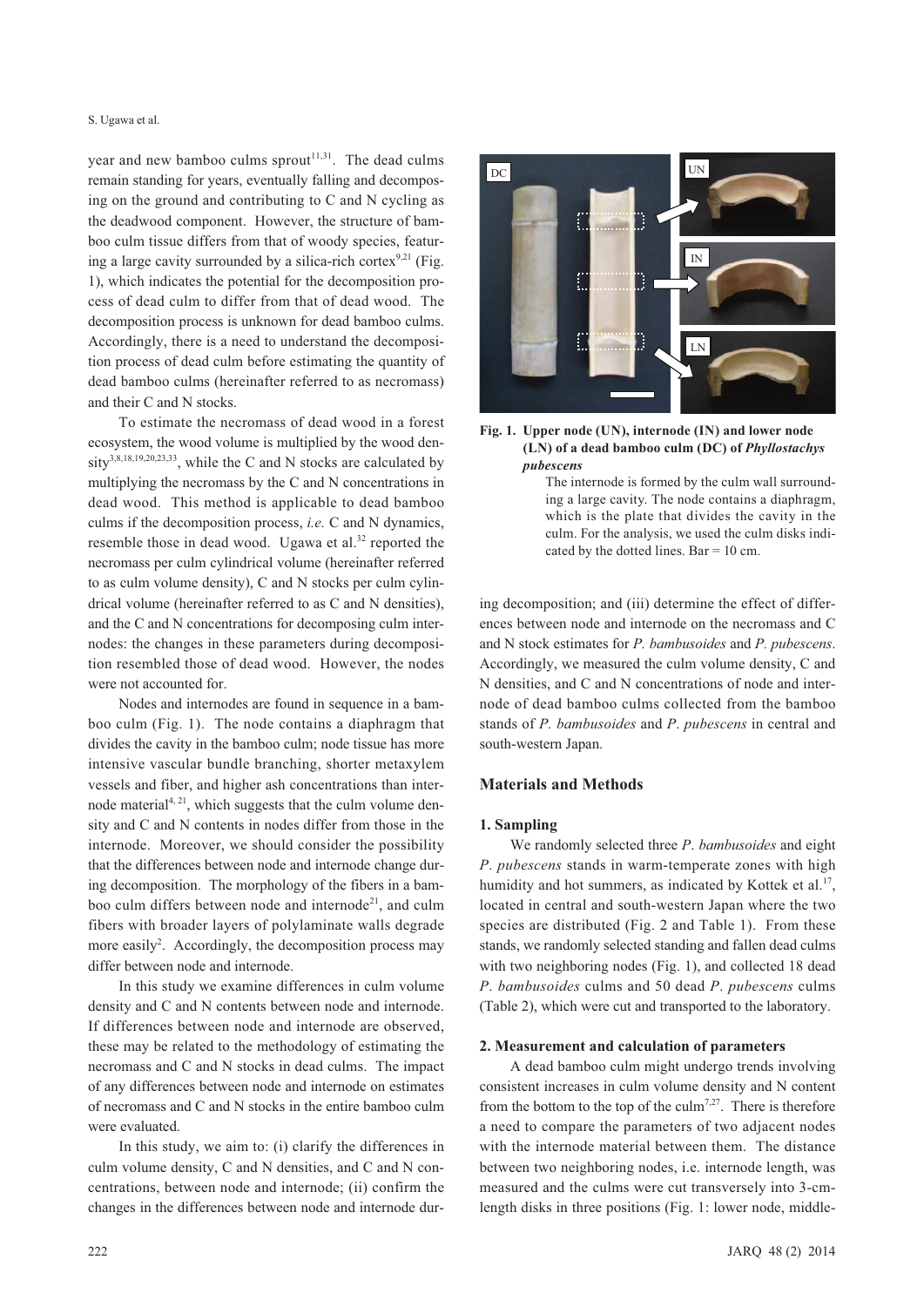

**Fig. 2. Locations of sampling stands** Samples of *Phyllostachys bambusoides* were taken from three stands (open circle) and *P*. *pubescens* from eight stands (solid circle).

position internode, and upper node).

The diameters of all the culm disks were measured, and the wall thicknesses of the internode disks were determined. The culm disks were then oven-dried at 70°C for 48 h and weighed. The dried culm disks were finely ground using a cutting mill and an agate mortar, and the C and N concentrations were measured using dry combustion methods with an NC analyzer (vario MAX CN; Elementar Analysensysteme GmbH, Hanau, Germany).

We calculated the cylindrical volume of the culm disk using Formula 1 below, where variables D and L denote the culm disk diameter and length  $(= 3 \text{ cm})$ . For the internode,

the wall volume of culm disks was calculated using Formula 2 below, where variables D, L, and T denote the culm disk diameter, length  $(= 3 \text{ cm})$  and wall thickness. The culm volume density was determined by dividing the culm disk weight by its cylindrical volume. The wall density of the internode disk was determined by dividing the culm disk weight by the wall volume. We calculated the C and N densities of the culm disk by multiplying the culm volume density by the C and N concentrations.

[Formula 1] Culm cylindrical volume =  $\pi \left(\frac{D}{2}\right)^2 L$ [Formula 2] Wall volume =  $\pi \left(\frac{D}{2}\right)^2 L - \pi \left(\frac{D}{2} - T\right)^2 L$ 

#### **3. Statistical analysis**

Statistical analyses were conducted for each of the two bamboo species.

To examine differences in the culm volume density, C and N densities, and C and N concentrations between node and internode, the five parameters were each compared between pairs of culm disk positions (i.e. lower node, internode, and upper node) using Tukey's HSD test.

To confirm changes in how the five parameters differed between node and internode during decomposition, we calculated the lower and upper node-to-internode ratios of each parameter, to represent the difference between node and internode. We then analyzed the change in the lower and upper node-to-internode ratios against the wall density of internode, using a generalized linear mixed model with Gaussian error (Formula 3). Here, the wall density of the internode was used to indicate the degree of decomposition, because a decrease in wall density implies the loss of necromass during decomposition<sup>32</sup>, analogous to dead wood of tree species<sup>3,8,18,19,20,23,33</sup>. A wall density of decomposing

| Species        | Stand           | Slope<br>direction | Inclination<br>$(^\circ)$ | Culm<br>density<br>$(N \text{ ha}^{-1})$ | $DBH^*{}^1$<br>(cm) | Mean<br>temperature <sup>*2</sup><br>$(^{\circ}C)$ | Precipitation <sup>*2</sup><br>$(mm \text{ year}^1)$ |
|----------------|-----------------|--------------------|---------------------------|------------------------------------------|---------------------|----------------------------------------------------|------------------------------------------------------|
| P. bambusoides | P <sub>B1</sub> | NE                 | 2                         | 15200                                    | $4.3 \pm 1.6$       | 14.0                                               | 2205                                                 |
|                | P <sub>B2</sub> | W                  | 35                        | 7200                                     | $7.3 \pm 2.2$       | 12.1                                               | 2252                                                 |
|                | PB <sub>3</sub> | E                  | 29                        | 6900                                     | $7.2 \pm 2.4$       | 12.9                                               | 1794                                                 |
| P. pubescens   | PP <sub>1</sub> | <b>SE</b>          | 22                        | 5500                                     | $7.0 \pm 1.3$       | 10.8                                               | 1328                                                 |
|                | PP <sub>2</sub> | N                  | 3                         | 5300                                     | $6.9 \pm 1.7$       | 13.5                                               | 1133                                                 |
|                | PP <sub>3</sub> | N                  | 3                         | 8100                                     | $8.9 \pm 2.1$       | 13.2                                               | 2232                                                 |
|                | PP <sub>4</sub> | N                  | 36                        | 5500                                     | $11.8 \pm 2.0$      | 15.2                                               | 1784                                                 |
|                | PP <sub>5</sub> | S                  | 28                        | 9400                                     | $9.8 \pm 1.9$       | 15.0                                               | 1745                                                 |
|                | PP <sub>6</sub> | N                  | 32                        | 4900                                     | $10.5 \pm 1.7$      | 11.2                                               | 1972                                                 |
|                | PP7             | E                  | 27                        | 6200                                     | $9.1 \pm 1.9$       | 14.6                                               | 1721                                                 |
|                | PP8             | W                  | 27                        | 9200                                     | $11.8 \pm 2.1$      | 12.9                                               | 1794                                                 |

**Table 1. Community characteristics of each sampled stand of** *Phyllostachys bambusoides* **and** *P. pubescens*

 $*1$  Mean  $\pm$  sample standard deviation of the diameter at breast height for living bamboo culms.

\*2 Mean value in 1971–2000 (Japan Meteorological Agency14).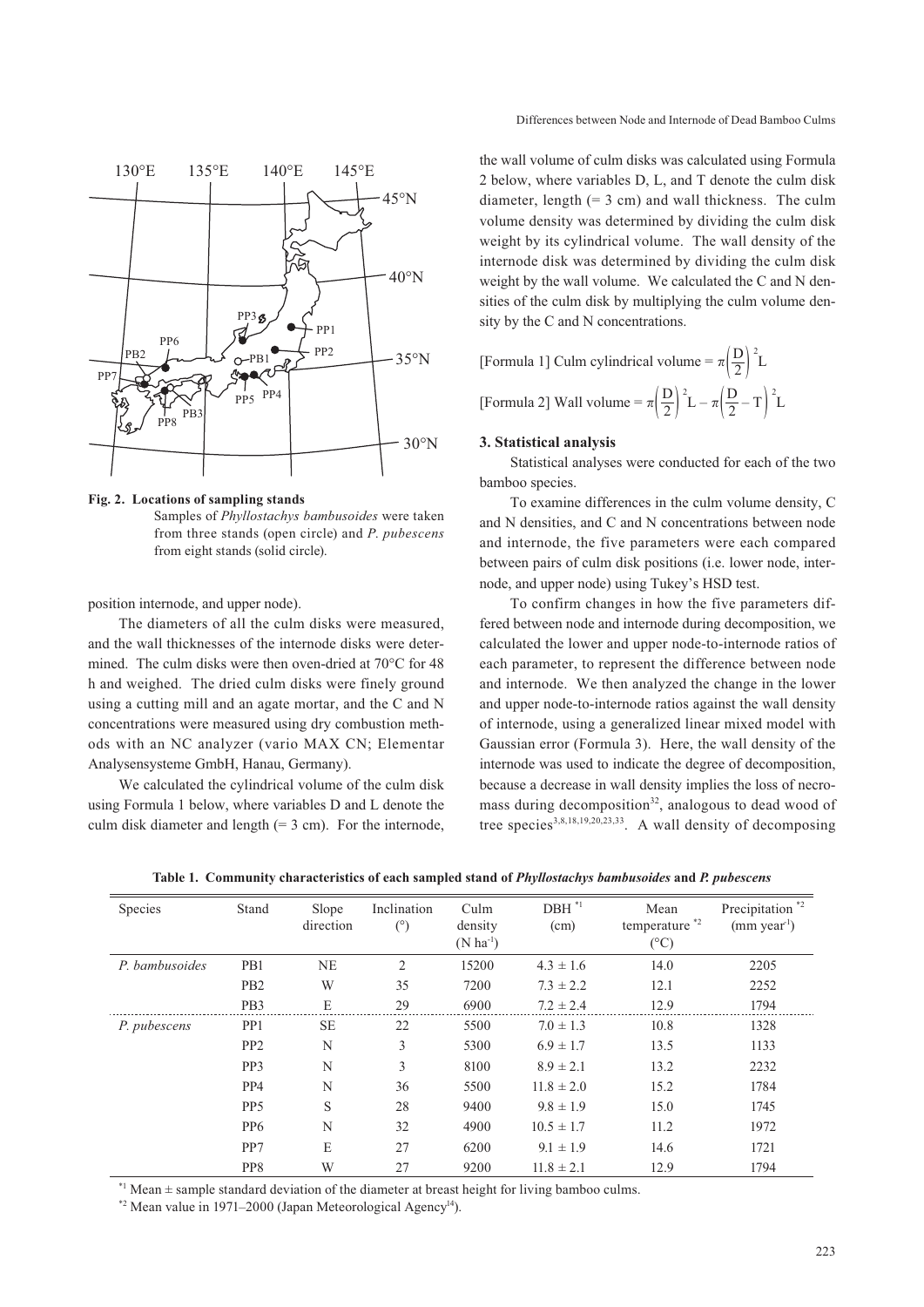| <b>Species</b> | Stand            | Number<br>of<br>samples | Internode length *1<br>(cm) | Culm diameter <sup>*2</sup><br>(cm) | Wall density *3<br>$(mg cm-3)$ |
|----------------|------------------|-------------------------|-----------------------------|-------------------------------------|--------------------------------|
| P. bambusoides | P <sub>B1</sub>  | 7                       | $26.1 \pm 8.6$              | $4.7 \pm 1.0$                       | $578 \pm 64$                   |
|                | P <sub>B2</sub>  | $\overline{4}$          | $25.3 \pm 3.1$              | $5.7 \pm 1.6$                       | $591 \pm 49$                   |
|                | P <sub>B</sub> 3 | 7                       | $30.7 \pm 5.8$              | $5.8 \pm 1.6$                       | $564 \pm 142$                  |
|                | Total            | 18                      | $27.7 \pm 6.8$              | $5.4 \pm 1.4$                       | $576 \pm 96$                   |
| P. pubescens   | PP1              | $\overline{4}$          | $14.5 \pm 3.4$              | $5.8 \pm 1.0$                       | $431 \pm 183$                  |
|                | PP <sub>2</sub>  | 5                       | $18.8 \pm 6.7$              | $6.7 \pm 1.7$                       | $515 \pm 87$                   |
|                | PP <sub>3</sub>  | 7                       | $21.2 \pm 7.0$              | $6.0 \pm 1.1$                       | $542 \pm 107$                  |
|                | PP <sub>4</sub>  | 3                       | $24.7 \pm 3.7$              | $8.5 \pm 2.9$                       | $506 \pm 102$                  |
|                | PP <sub>5</sub>  | 8                       | $17.1 \pm 5.2$              | $8.3 \pm 1.8$                       | $529 \pm 114$                  |
|                | PP <sub>6</sub>  | 5                       | $27.6 \pm 9.6$              | $6.1 \pm 1.5$                       | $681 \pm 92$                   |
|                | PP7              | 6                       | $17.5 \pm 4.3$              | $9.3 \pm 2.1$                       | $555 \pm 64$                   |
|                | PP8              | 12                      | $21.2 \pm 4.9$              | $9.6 \pm 1.9$                       | $491 \pm 107$                  |
|                | Total            | 50                      | $20.2 \pm 6.5$              | $7.8 \pm 2.2$                       | $527 \pm 117$                  |

**Table 2. Number and three characteristics (mean ± sample standard deviation) of dead culms sampled from each bamboo stand of** *Phyllostachys bambusoides* **and** *P. pubescens*

\*1 Distance between adjacent nodes.

\*2 Diameter of mid-position internode.

\*3 Wall density of mid-position internode, calculated by dividing the internode disk weight by the wall volume.

internodes might indicate a varying degree of decomposition among sampling stands because the initial wall density of internodes may differ among sampling stands. We therefore focused on detecting comprehensive changes in the node-to-internode ratios: the sampling stand was considered as both a random intercept and a random slope in distinguishing the variation among sampling stands. To further clarify the change in the five parameters during decomposition, we analyzed the change in each parameter for the internode, and lower and upper nodes versus the wall density of internode using a generalized linear mixed model with Gaussian error (Formula 4). The sampling stand was considered as both a random intercept and a random slope in distinguishing the variation among sampling stands.

[Formula 3] Lower and upper node-to-internode ratios = Wall density of internode  $+$  (Stand)  $+$  (Stand | Wall density of internode)

[Formula 4] Parameter of internode, lower and upper nodes  $=$  Wall density of internode  $+$  (Stand)  $+$  (Stand | Wall density of internode)

Finally, to determine the effect of the differences in the five parameters between node and internode on necromass and C and N stock estimates, we calculated the necromass and C and N stocks of a 3-cm-length disk for the internodes (hereinafter referred to as the internode value). We also calculated the intermediate value (hereinafter referred to as the node value) in necromass and C and N stocks between the

lower and upper nodes of 3-cm-length disks in each dead culm. Next, we calculated the necromass and C and N stocks in each dead culm using Formulas 5 and 6 (below), where the internode length is specified in centimeters. In Formula 5, we assumed a bamboo culm containing a node within an internode length. In Formula 6, we assumed a bamboo culm consisting solely of an internode. We then determined the mean value of the necromass and C and N stocks in dead culms with and without a node.

[Formula 5] Parameter of a bamboo culm with a node =

Node value + 
$$
\left(\frac{\text{Internode value}}{3}\right) \times \text{(Internode length - 3)}
$$

[Formula 6] Parameter of a dead culm without a node =

$$
\left(\frac{\text{Internode value}}{3}\right) \times \text{Internode length}
$$

All statistical analyses were performed using JMP 5.1 (SAS Institute, Cary, NC, USA).

# **Results and discussion**

# **1. Differences in necromass and C and N contents between node and internode**

The culm volume density was greater in node than internode (Table 3; for *P*. *bambusoides*, *p* < 0.001 in the lower node and *p* < 0.001 in the upper node; for *P*. *pubescens*,  $p \le 0.001$  in the lower node and  $p \le 0.001$  in the upper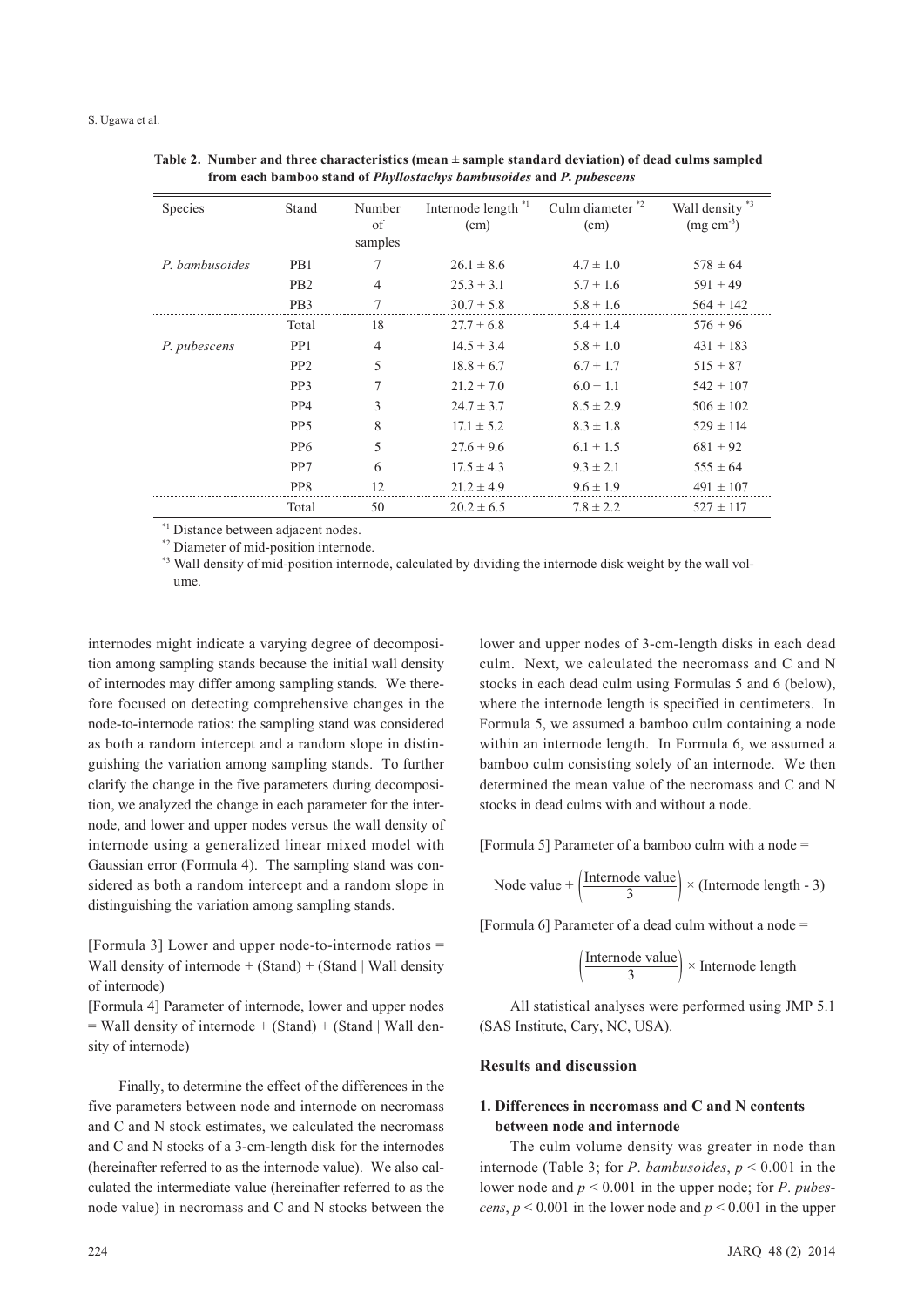| Species        | Parameter                           |         | Lower node                   | Internode                    | Upper node                   |
|----------------|-------------------------------------|---------|------------------------------|------------------------------|------------------------------|
|                |                                     | of      |                              |                              |                              |
|                |                                     | samples |                              |                              |                              |
| P. bambusoides | Culm volume density (mg $cm^{-3}$ ) | 18      | $308 \pm 21$ <sup>a</sup>    | $227 \pm 16^{b}$             | $293 \pm 19^{a}$             |
|                | C density (mg $cm-3$ )              | 18      | $154 \pm 10^{a}$             | $113 \pm 8^{\text{b}}$       | $146 \pm 10^{a}$             |
|                | N density (mg $\text{cm}^3$ )       | 18      | $0.42 \pm 0.03$ <sup>a</sup> | $0.21 \pm 0.02^{\text{ b}}$  | $0.40 \pm 0.03$ <sup>a</sup> |
|                | C concentration (g $kg^{-1}$ )      | 18      | 499 $\pm$ 1 <sup>a</sup>     | $497 \pm 1^{b}$              | $499 \pm 1^{a}$              |
|                | N concentration $(g \, kg^{-1})$    | 18      | $1.49 \pm 0.18$ <sup>a</sup> | $1.00 \pm 0.12$ <sup>b</sup> | $1.48 \pm 0.18$ <sup>a</sup> |
| P. pubescens   | Culm volume density (mg $cm-3$ )    | 50      | $269 \pm 9^{\text{ a}}$      | $208 \pm 6^{b}$              | $265 \pm 9^{\text{ a}}$      |
|                | C density (mg $cm3$ )               | 50      | $135 \pm 4^{\circ}$          | $104 \pm 3^{\circ}$          | $132 \pm 4^{\text{a}}$       |
|                | N density (mg $cm-3$ )              | 50      | $0.65 \pm 0.04$ <sup>a</sup> | $0.41 \pm 0.02^{\text{ b}}$  | $0.70 \pm 0.04$ <sup>a</sup> |
|                | C concentration (g $kg^{-1}$ )      | 50      | $500 \pm 0^{\text{ a}}$      | $500 \pm 0^{\text{ a}}$      | $500 \pm 0^{\text{a}}$       |
|                | N concentration $(g \, kg^{-1})$    | 50      | $2.60 \pm 0.22$ <sup>a</sup> | $2.14 \pm 0.19^{\text{ b}}$  | $2.80 \pm 0.22$ °            |

**Table 3. Culm volume density, carbon (C) and nitrogen (N) densities, and C and N concentrations (mean ± sample standard error) in lower and upper nodes and internodes of dead culms of** *Phyllostachys bambusoides* **and**  *P. pubescens*

These values were calculated using a generalized linear mixed model in which the sampling stand was incorporated as a random effect; the model formula was [Parameter = (Stand)]. Different letters indicate a significant difference between culm disk positions (Tukey's HSD test:  $p \le 0.050$ )

node). This might be due to the diaphragm.

The C density was also greater in node than internode (Table 3; for P. *bambusoides*,  $p \le 0.001$  in the lower node and  $p \le 0.001$  in the upper node; for *P*. *pubescens*,  $p \le 0.001$ in the lower node and  $p < 0.001$  in the upper node). The C density is calculated from the necromass and C concentration. In *P*. *pubescens*, the C concentration did not differ between node and internode ( $p = 0.161$  in the lower node and  $p = 0.079$  in the upper node). In *P. bambusoides*, the C concentration was greater in node than internode  $(p < 0.001)$ in the lower node and  $p < 0.001$  in the upper node), but the mean difference between node and internode (i.e. 1.9 g kg<sup>-1</sup>) was very small relative to the mean C concentration of about 500 g  $kg^{-1}$ . These results indicate that the C concentration has little influence on the difference in C density between node and internode, meaning the difference in C density between node and internode is due to the difference in culm volume density.

The N density was greater in node than internode (Table 3; for *P. bambusoides*,  $p < 0.001$  in the lower node and  $p \le 0.001$  in the upper node; for *P*. *pubescens*,  $p \le 0.001$ in the lower node and  $p \le 0.001$  in the upper node). The N density is calculated from the necromass and N concentration. Interestingly, the N concentration was greater in node than internode (Table 3; for *P. bambusoides*,  $p < 0.001$  in the lower node and  $p < 0.001$  in the upper node; for *P*. *pubescens*,  $p \le 0.001$  in the lower node and  $p \le 0.001$  in the upper node). Thus, the difference in N density between node and internode is likely to be due to the difference in N concentrations as well as in culm volume density. The high N concentration corresponds to high ash concentrations in nodes of living culm, and may be related to physiological function, e.g. intensive vascular bundle branching<sup>21</sup>.

# **2. Differences in necromass and C and N dynamics between node and internode**

The node-to-internode ratio of the culm volume density remained unchanged with the wall density of the internode material, the indicator of the degree of decomposition (Fig. 3; for *P. bambusoides,*  $p = 0.824$  *in the lower node and*  $p = 0.748$  in the upper node; for *P*. *pubescens*,  $p = 0.946$  in the lower node and  $p = 0.958$  in the upper node). The culm volume density of the node and internode decreased with the degree of decomposition, although the *p*-value was not significant for the lower node of *P. bambusoides*, and was close to 0.050 (Fig. 4; for *P. bambusoides*,  $p = 0.053$  in the lower node,  $p = 0.025$  in the internode and  $p = 0.045$  in the upper node; for *P. pubescens*, *p* < 0.001 in the lower node, *p*  $< 0.001$  in the internode and  $p < 0.001$  in the upper node). We therefore suggest that the decrease in necromass during decomposition is common between node and internode, so that the difference in culm volume density between node and internode is maintained. In dead wood, the difference in decomposition rates between heartwood and sapwood is explained by the difference in lignin and other antimicrobial extractives (e.g. polyphenols, terpenoids and tannins) rather than any difference in tissue or cell structures<sup>34</sup>. Thus, the differences in tissues and cell structures between node and internode<sup> $4, 21$ </sup> may not influence their decomposition rates.

The C density node-to-internode ratio remained unchanged with the degree of decomposition (Fig. 3; for *P*. *bambusoides,*  $p = 0.825$  *in the lower node and*  $p = 0.747$  *in* the upper node; for *P. pubescens*,  $p = 0.946$  in the lower node and  $p = 0.993$  in the upper node). The C density of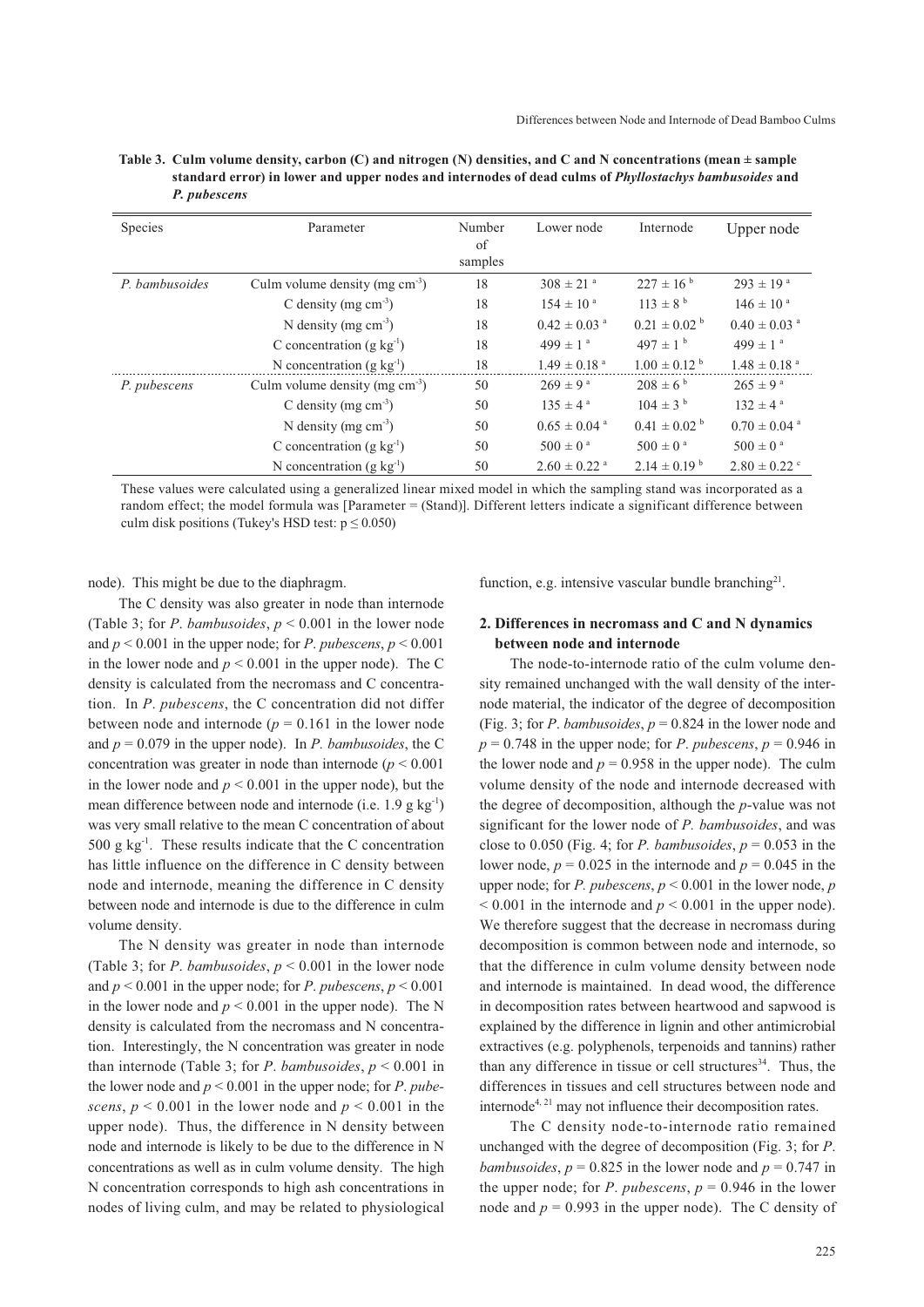

**Fig. 3. Changes in lower and upper node-to-internode ratios of the culm volume density, carbon (C) and nitrogen (N) densities, and C and N concentrations versus the wall density of internode of dead culms in each bamboo stand of** *Phyllostachys bambusoides* **and** *P. pubescens*

The wall density of internode material was used to indicate the degree of decomposition, and is shown on the xaxis in the reverse direction.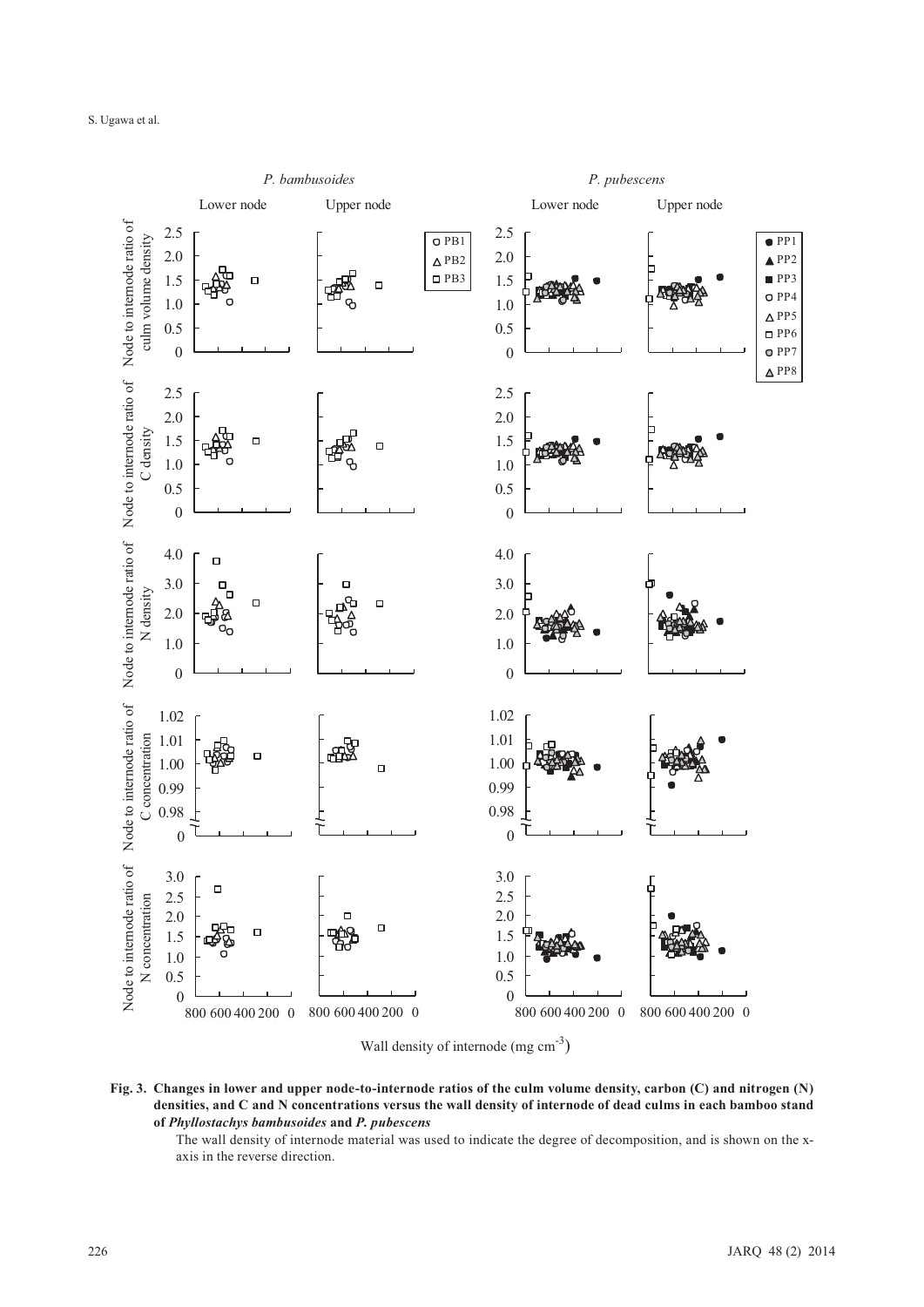

**Fig. 4. Changes in culm volume density, carbon (C) and nitrogen (N) densities, and C and N concentrations of internode, lower and upper nodes versus the wall density of internode material of dead culms in each bamboo stand of**  *Phyllostachys bambusoides* **and** *P. pubescens*

The wall density of internode material was used to indicate the degree of decomposition, and is shown on the xaxis in the reverse direction. The dotted line is a significant regression line ( $p < 0.050$ ), estimated using a generalized linear mixed model.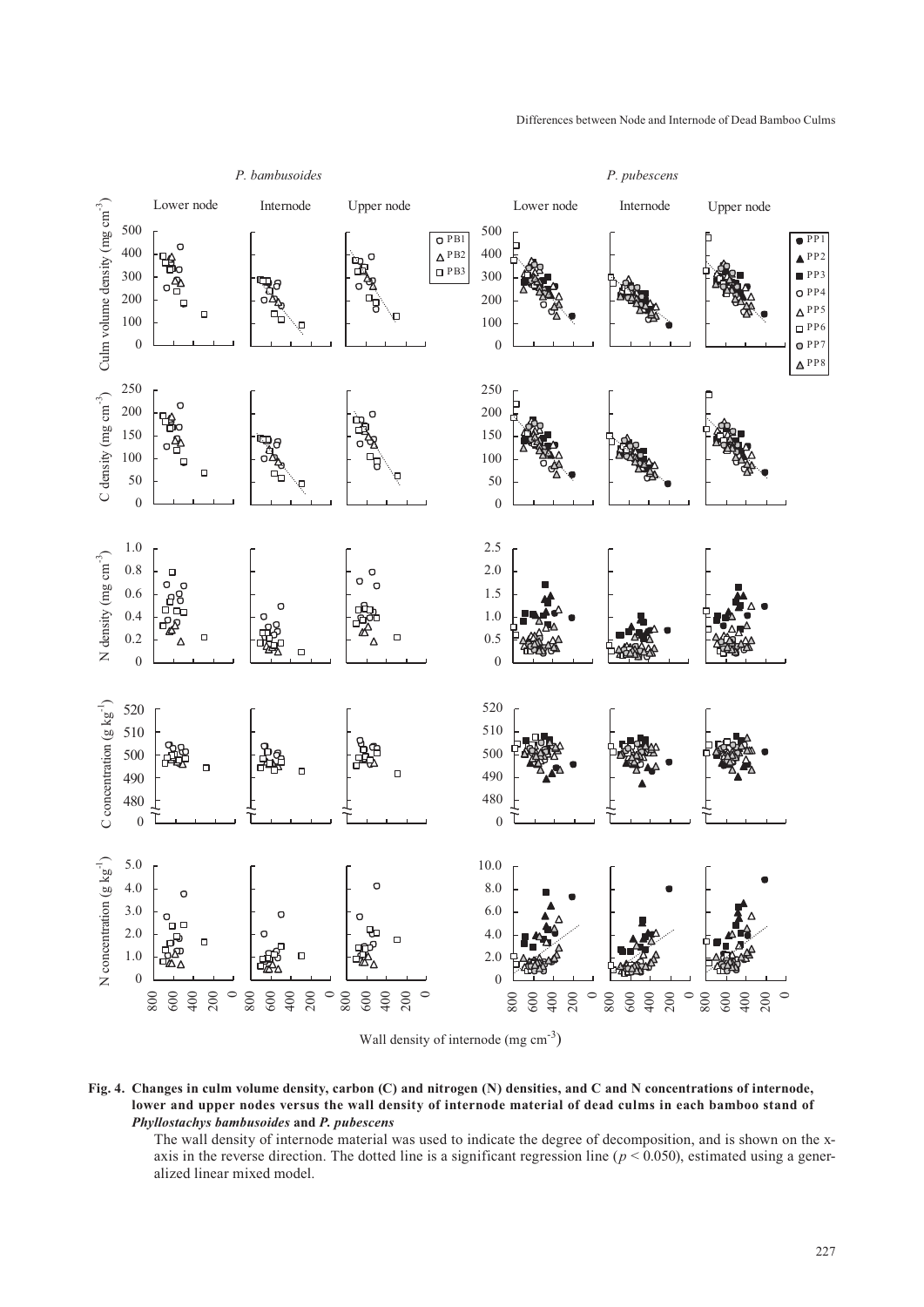| Table 4. Necromass and carbon (C) and nitrogen (N) stocks (mean $\pm$ sample standard error) in dead |
|------------------------------------------------------------------------------------------------------|
| culms with and without a node, and their relative differences for dead culms of <i>Phyllostachys</i> |
| bambusoides and P. pubescens                                                                         |

|                 |                   | P. bambusoides    |            | P. pubescens      |                   |            |  |
|-----------------|-------------------|-------------------|------------|-------------------|-------------------|------------|--|
| Parameter       | With              | Without           | Relative * | With              | Without           | Relative * |  |
|                 | a node            | a node            | difference | a node            | a node            | difference |  |
| Necromass $(g)$ | $157.8 \pm 26.8$  | $150.7 \pm 25.5$  | $4.50\%$   | $208.3 \pm 19.6$  | $199.0 \pm 18.8$  | 4.46%      |  |
| $C$ stock $(g)$ | $78.5 \pm 13.3$   | $74.9 \pm 12.7$   | 4.59%      | $104.1 \pm 9.7$   | $99.4 \pm 9.3$    | $4.51\%$   |  |
| N stock $(g)$   | $0.157 \pm 0.032$ | $0.140 \pm 0.028$ | $10.83\%$  | $0.359 \pm 0.032$ | $0.325 \pm 0.029$ | $9.47\%$   |  |

The necromass and C and N stocks were calculated using a generalized linear mixed model in which the sampling stand was incorporated as a random effect; the model formula was [Parameter = (Stand)].

\* Percentage difference in the mean values of each parameter of dead culms with and without a node relative to the mean value of the parameter of dead culms with a node.

node and internode decreased with the degree of decomposition, although the *p*-value was not significant for the lower node of *P. bambusoides*, and was close to 0.050 (Fig. 4; for *P. bambusoides:*  $p = 0.051$  in the lower node,  $p = 0.043$  in the internode and  $p = 0.025$  in the upper node; for *P. pubescens*,  $p < 0.001$  in the lower node,  $p < 0.001$  in the internode and  $p < 0.001$  in the upper node). We therefore suggest that the decrease in C density during decomposition is similar for both node and internode, so that the difference in C density between node and internode is maintained. The C concentration of node and internode remained unchanged with the degree of decomposition (for *P. bambusoides*,  $p = 0.087$ in the lower node,  $p = 0.120$  in the internode and  $p = 0.260$ in the upper node; for *P. pubescens*,  $p = 0.653$  in the lower node,  $p = 0.693$  in the internode and  $p = 0.207$  in the upper node), which indicates that the decrease in C density is explained by the loss of necromass, which mainly comprises carbon. Thus, the common C dynamics of node and internode appear to derive from the common dynamics of their necromass.

The N density node-to-internode ratio remained unchanged with the degree of decomposition (Fig. 3; for *P*. *bambusoides,*  $p = 0.891$  *in the lower node and*  $p = 0.838$  *in* the upper node; for *P*. *pubescens*,  $p = 0.760$  in the lower node and  $p = 0.084$  in the upper node). The N density remained unchanged with the degree of decomposition in either node and internode (Fig. 4; for *P. bambusoides*, *p* = 0.601 in the lower node,  $p = 0.814$  in the internode and  $p =$ 0.722 in the upper node; for *P. pubescens*,  $p = 0.101$  in the lower node,  $p = 0.161$  in the internode and  $p = 0.339$  in the upper node). The common tendency for the N density to remain unchanged during decomposition should maintain the difference in N density between node and internode. However, the absence of any change in N density appears to have different causes in the two bamboo species. In *P. pubescens*, the N concentration increased with the degree of decomposition ( $p < 0.001$  in the lower node,  $p < 0.001$  in the internode and  $p < 0.001$  in the upper node), which is due

to the loss of necromass, because the amount of N (i.e. N density) remained unchanged during decomposition. The lack of change in N density may result from the immobilization of N18,19,23. In *P. bambusoides*, the N concentration did not increase ( $p = 0.593$  in the lower node,  $p = 0.491$  in the internode and  $p = 0.423$  in the upper node) regardless of the decrease in culm volume density, although no change in N density during decomposition was detected. The lack of change in N density may therefore be attributable to the high variation in N dynamics.

# **3. Influence of differences in necromass and C and N contents on estimates of C and N stocks**

Table 4 shows estimates of the necromass and C and N stocks in dead culms with and without taking into account the difference between node and internode. When the greater culm volume density in node than internode was not taken into account, the necromass was decreased by 4.50% in *P. bambusoides* and 4.46% in *P. pubescens*. Similarly, the C stock was decreased by 4.59% in *P. bambusoides* and 4.51% in *P. pubescens*. In the case of N stocks, the decrease was 10.83% in *P. bambusoides* and 9.47% in *P. pubescens*.

In actual surveys, we collect dead culm samples containing nodes randomly, which means the effect of differences between node and internode on estimates of necromass and C and N stocks is smaller than the percentages described above. The differences between node and internode need not be considered when estimating the necromass and C and N stocks in dead culms when numerous dead culms are sampled. Conversely, it might be better to take into account the differences between node and internode when the number of dead culm samples is limited due to the cost and time of field survey.

# **Conclusion**

We have confirmed in this study the greater values in culm volume density, in C and N densities, and in N con-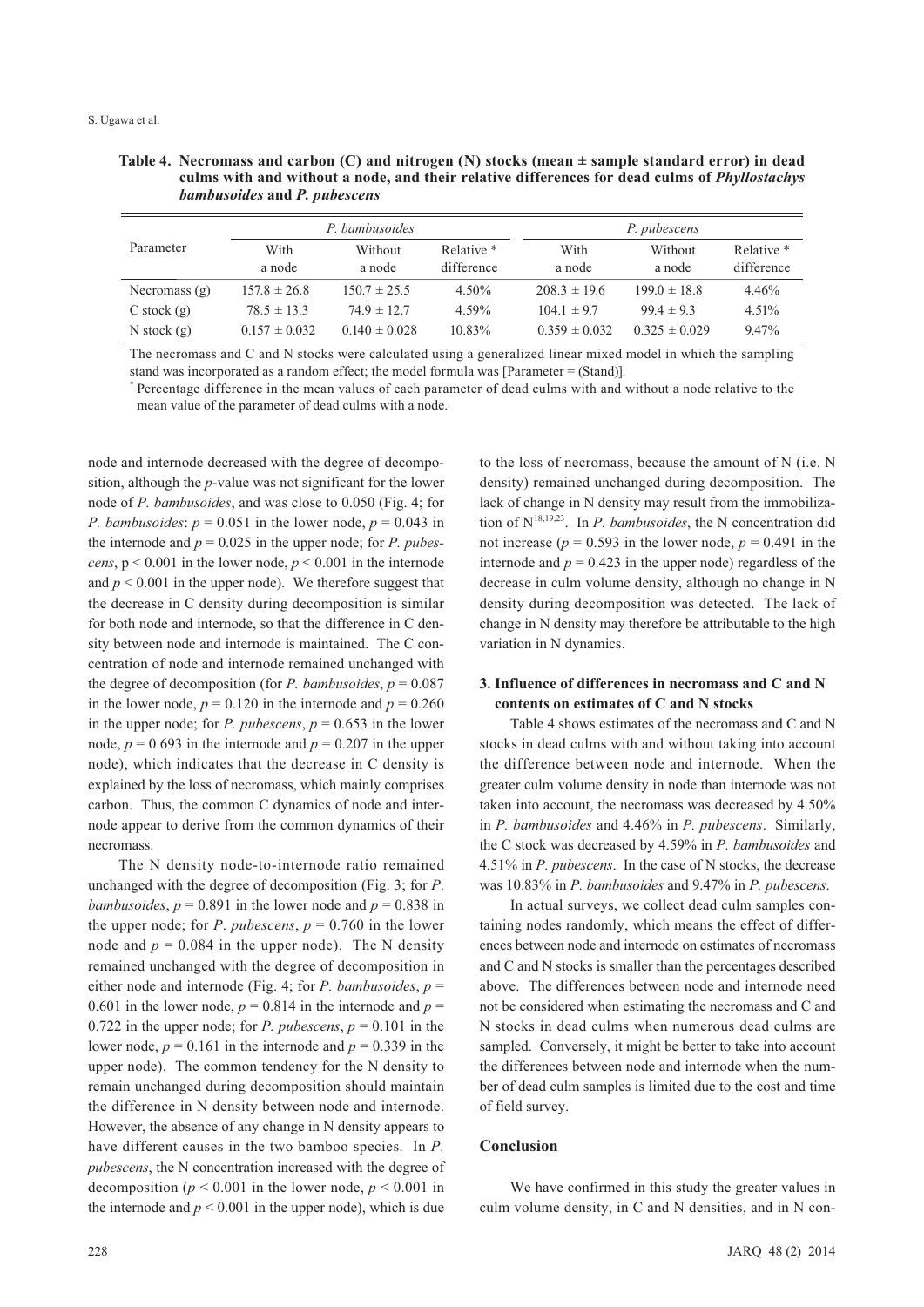centration in nodes than in internode material for two *Phyllostachys* species. However, these differences remained unchanged during decomposition, indicating homogeneity in the decomposition process between node and internode. The decomposition process in node and internode resembles that in dead wood although variation in N dynamics is observed for *P. bambusoides*. This means that the method of estimating C and N stocks of dead wood is also applicable to dead culms. The necromass and C and N stocks in dead bamboo culms are decreased by 4.46–4.50, 4.51–4.59 and 9.47–10.83% respectively when the node is not taken into account. The effect of differences between node and internode will be reduced when numerous dead culms are sampled. However, the differences between node and internode must be taken into account when the number of dead culm samples is limited. Bamboo forests are widely distributed worldwide, especially in tropical regions. It is important to recognize the differences between node and internode to estimate C and N stocks in these bamboo forests more accurately.

#### **Acknowledgements**

We are grateful to the researchers at the prefectural forest research institutes for collecting dead culm samples. We would also like to thank M. Takahashi (Department of Forest Site Environment, Forestry and Forest Products Research Institute) and Y. Kiyono and M. Takeuchi (Bureau of Climate Change, Forestry and Forest Products Research Institute) for arranging the sampling processes. Thanks also to Y. Itakura (Department of Wood Processing, Forestry and Forest Products Research Institute) and H. Takahashi, A. Tagawa, M. Nemoto, and Y. Katsui (Department of Forest Site Environment, Forestry and Forest Products Research Institute) for analyzing the dead culm samples. This study was supported by the National Forest Soil Carbon Inventory, managed by the Forestry Agency of Japan.

## **References**

- 1. Chen, X.G. et al. (2009) Changes of carbon stocks in bamboo stands in China during 100 years. *For. Ecol. Manage*., **258**, 1489-1496.
- 2. Cho, C.H. et al. (2008) Micromorphological characteristics of bamboo (*Phyllostachys pubescens*) fibers degraded by brown rot fungus (*Gloeophyllum trabeum*). *J. Wood Sci*., **54**, 261-265.
- 3. Currie, W.S. & Nadelhoffer, K.J. (2002) The imprint of landuse history: patterns of carbon and nitrogen in downed woody debris at the Harvard Forest. *Ecosystems*, **5**, 446-460.
- 4. Ding, Y. & Liese W. (1995) On the nodal structure of bamboo. *J. Bamboo Res*., **14**, 24-32 [In Chinese with English summary].
- 5. Du, H. et al. (2010) Spatial heterogeneity and carbon contribution of aboveground biomass of moso bamboo by using

geostatistical theory. *Plant Ecol*., **207**, 131-139.

- 6. Forestry Agency (2007) Implementation report of the National Forest Carbon Inventory in FY2007. Forest Agency, Tokyo, Japan [In Japanese].
- 7. Hamdan, H. et al. (2009) Mechanical properties and failure behaviour of *Gigantochloa scortechinii*. *J. Trop. For. Sci*., **21**, 336-344.
- 8. Harmon, M.E. et al. (1986) Ecology of coarse woody debris in temperate ecosystems. *Adv. Ecol. Res*., **15**, 133-302.
- 9. Imai, T. et al. (1995) Cellular structures in culm internodes of three *Phyllostachys* species, Madake, Hachiku and Mosochiku (1). Bull. Kyoto Univ. For., **65**, 147-157 [In Japanese with English summary].
- 10. IPCC (2006) 2006 IPCC Guidelines for National Greenhouse Gas Inventories. Institute for Global Environmental Strategies, Hayama, Japan.
- 11. Isagi, Y. et al. (1993) Biomass and net production in a bamboo *Phyllostachys bambusoides* stand. *Ecol. Res*., **8**, 123- 133.
- 12. Isagi, Y. (1994) Carbon stock and cycling in a bamboo *Phyllostachys bambusoides* stand. *Ecol. Res*., **9**, 47-55.
- 13. Isagi, Y. et al. (1997) Net production and carbon cycling in a bamboo *Phyllostachys pubescens* stand. *Plant Ecol*., **130**, 41- 52.
- 14. Japan Meteorological Agency (2002) Mesh climatic data 2000. Japan Meteorological Agency, Tokyo, Japan [In Japanese].
- 15. Kigomo, B.N. (1988) Distribution, cultivation and research status of bamboo in eastern Africa, Ecological Series Monograph 1, Kenya Forest Research Institute, Nairobi, Kenya, pp. 47.
- 16. Kiyono, Y. et al. (2007) Predicting chronosequential changes in carbon stocks of pachymorph communities in slash-andburn agricultural fallow, northern Lao People's Democratic Republic. *J. For. Res*., **12**, 371-383.
- 17. Kottek, M. et al. (2006) World map of the Köppen-Geiger climate classification, updated. *Meteorol. Z*., **15**, 259-263.
- 18. Laiho, R. & Prescott, C.E. (1999) The contribution of coarse woody debris to carbon, nitrogen, and phosphorus cycles in three Rocky Mountain coniferous forests. *Can. J. For. Res*., **29**, 1592-1603.
- 19. Laiho, R. & Prescott, C.E. (2004) Decay and nutrient dynamics of coarse woody debris in northern coniferous forests: a synthesis. *Can. J. For. Res*., **34**, 763-777.
- 20. Lambert, R.L. et al. (1980) Loss of mass and chemical change in decaying boles of a subalpine balsam fir forest. *Ecology*, **61**, 1460-1473.
- 21. Liese, W. (1998) *The anatomy of bamboo culms*. International Network for Bamboo and Rattan, Beijing, China, pp. 204.
- 22. Lobovikov, M. et al. (2007) *World bamboo resources. A thematic study prepared in the framework of the Global Forest Resources Assessment 2005*. Food and Agriculture Organization of the United Nations, Rome, Italy, pp. 73.
- 23. Palviainen, M. et al. (2010) Carbon and nitrogen release from decomposing Scots pine, Norway spruce and silver birch stumps. *For. Ecol. Manage*., **259**, 390-398.
- 24. Shanmughavel, P. & Francis, K. (1996) Biomass and nutrient cycling in bamboo (*Bambusa bambos*) plantations of tropical areas. *Biol. Fertil. Soils*, **23**, 431-434.
- 25. Shanmughavel, P. & Francis, K. (1997) Balance and turnover of nutrients in a bamboo plantation (*Bambusa bambos*) of different ages. *Biol. Fertil. Soils*, **25**, 69-74.